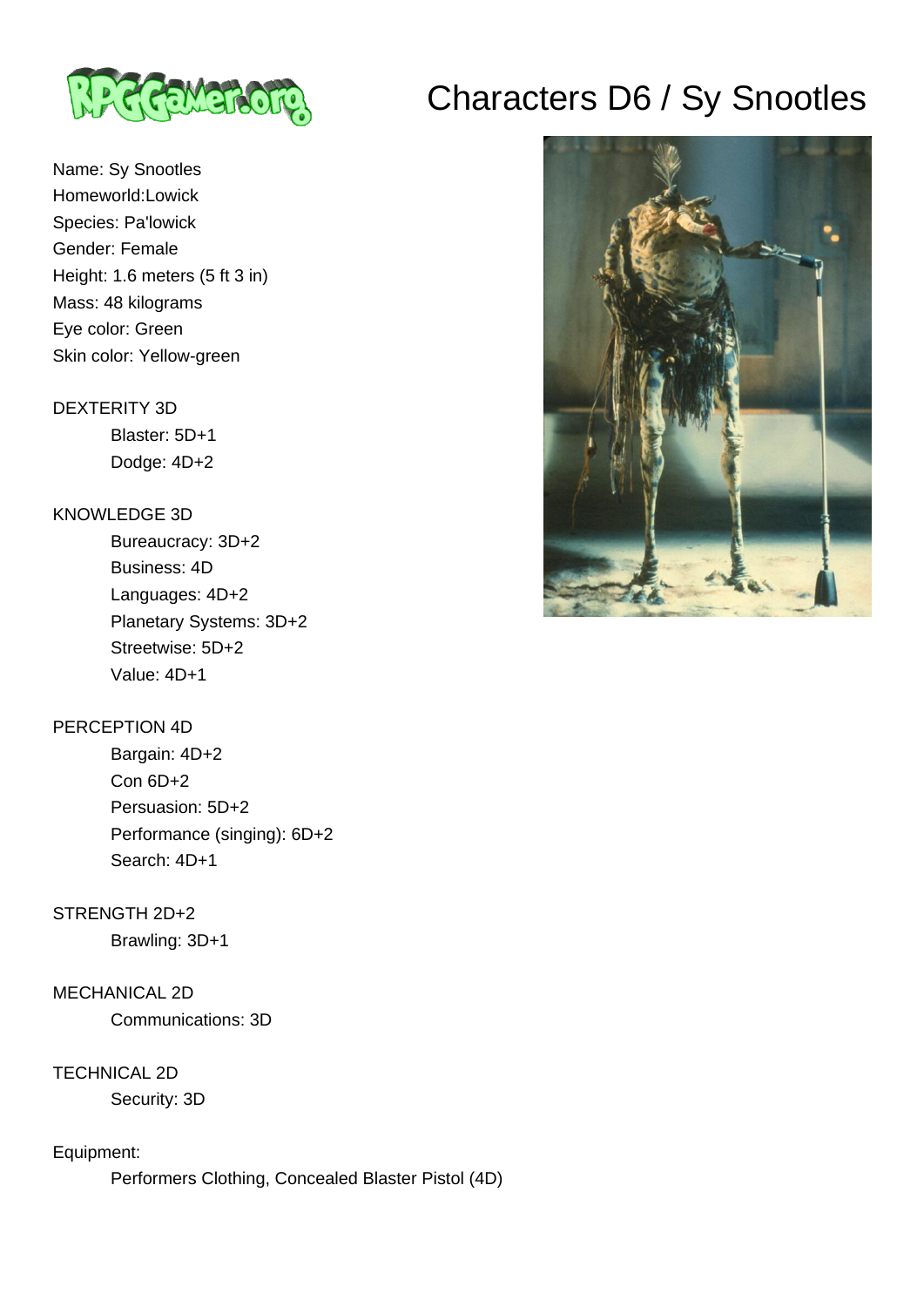FORCE SENSITIVE - N FORCE POINTS 2 DARK SIDE POINTS 0 CHARACTER POINTS 3 Move: 10

Description: Sy Snootles was a female Pa'lowick singer, and was also the lead vocalist for the Max Rebo Band during the time of the Galactic Civil War. Snootles and her associated acts were favorites of the Hutt crime families; during the Clone Wars, in her solo career days, Snootles also acted as a part-time bounty hunter, being responsible for the assassination of Ziro the Hutt, her former lover, on Teth after being hired by Jabba.

She was a very close friend with dancer Greeata Jendowanian, and did not sign to sing for Max until Greeata's position was secured as well. Snootles also had a great relationship with fellow band member Droopy McCool. One of Snootles' most famous songs was "Lapti Nek," also a favorite of Jabba.

y Snootles was a successful singer and performing artist. At one point during the timeframe surrounding the Clone Wars, Sy Snootles had dated and fallen in love with Ziro Desilijic Tiure, a prominent Hutt crime lord. Ziro was imprisoned by the Galactic Republic after a kidnapping plot involving his nephew Jabba's son Rotta; when Ziro was freed from prison, Jabba hired Snootles to steal the Hutt's holopad, as it contained potentially damaging information pertaining to the Hutt crime families.

Her former lover was being kept in a cell on the Hutt homeworld Nal Hutta. To make her cover convincing, Sy danced for the Hutt Grand Council on Nal Hutta, where she freed Ziro from the captive Hutts by tricking two Gamorrean guards into fighting each other, distracting the others.

Snootles wanted to have Ziro lead her to the holopad, which was hidden on Teth. Borrowing Ziro's mother's starship, they traveled to Teth, where she found the hidden diary at Ziro's father's gravesite. Snootles felt her job was done and pointed a blaster at Ziro; Ziro pled for his life, but to no avail: Snootles shot and killed the Hutt. She then delivered the diary to Jabba's Palace on Tatooine, where she was paid by Jabba.

Sy Snootles had big dreams of being a successful musician and was determined to see those aspirations realized at all costs. Teaming up with a Letaki singer, multi-instrumentalist and musical impresario named Evar Orbus, she became a singer in his Evar Orbus and His Galactic Jizz-Wailers band. After Orbus's death during an altercation with Figrin D'an and the Modal Nodes on Tatooine, Snootles saw her chance. Renaming the group the Max Rebo Band and persuading the group' amiable keyboardist Max Rebo take over as bandleader (thus providing an obvious target for bounty hunters and rival musicians), Sy planned to control the band safely from behind the scenes. At this time, she also convinced the Kitonak woodwind player Snit to adopt the more striking stage name "Droopy McCool" and hired a number of other musicians to fill out the band. Unfortunately for Sy, her ambitions were upset when a booking agent working for Jabba the Hutt approached the more pliable Rebo, who signed the band on to an exclusive contract at Jabba's Palace in exchange for a lifetime supply of free food.